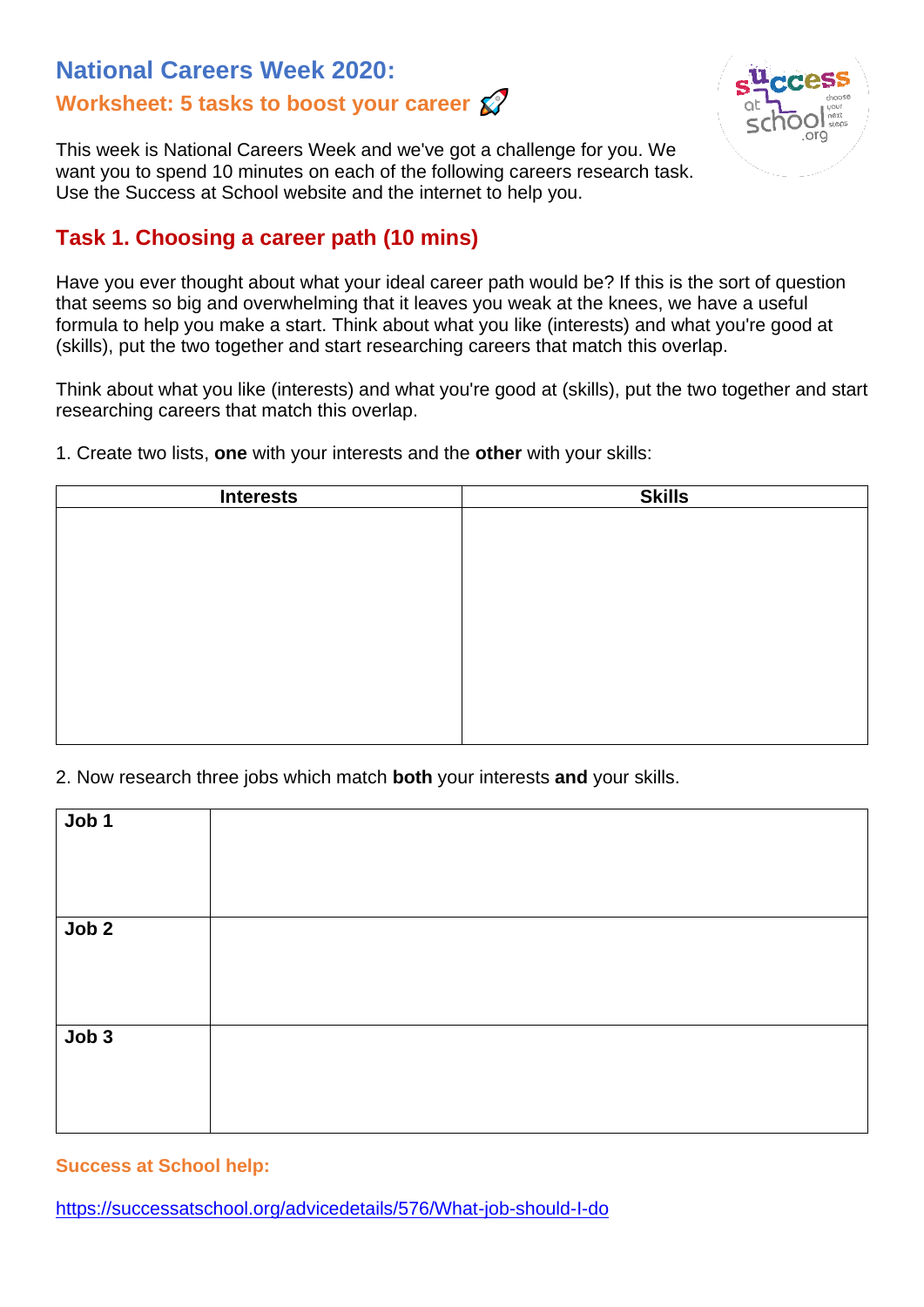### **Task 2. How to become... (10 mins)**

Success at School website's How to become... pages explain what you can expect from certain career paths and the skills, qualifications and experience you need to get there. Yesterday you used your skills and interests to identify some possible careers paths, and today you'll figure out how to get there.

Use the How to become... pages to research three career paths which match your skills and interests.

For each job, write down **one** way you could gain **each** of the following: (i) skills, (ii) qualifications, (iii) experience.

|       | <b>Skills</b> | Qualifications | <b>Experience</b> |
|-------|---------------|----------------|-------------------|
| Job 1 |               |                |                   |
|       |               |                |                   |
|       |               |                |                   |
|       |               |                |                   |
|       |               |                |                   |
|       |               |                |                   |
|       |               |                |                   |
|       |               |                |                   |
|       |               |                |                   |
|       |               |                |                   |
| Job 2 |               |                |                   |
|       |               |                |                   |
|       |               |                |                   |
|       |               |                |                   |
|       |               |                |                   |
|       |               |                |                   |
|       |               |                |                   |
|       |               |                |                   |
|       |               |                |                   |
|       |               |                |                   |
|       |               |                |                   |
| Job 3 |               |                |                   |
|       |               |                |                   |
|       |               |                |                   |
|       |               |                |                   |
|       |               |                |                   |
|       |               |                |                   |
|       |               |                |                   |
|       |               |                |                   |
|       |               |                |                   |
|       |               |                |                   |
|       |               |                |                   |

**Success at School help:**

<https://successatschool.org/advice/how-to-become>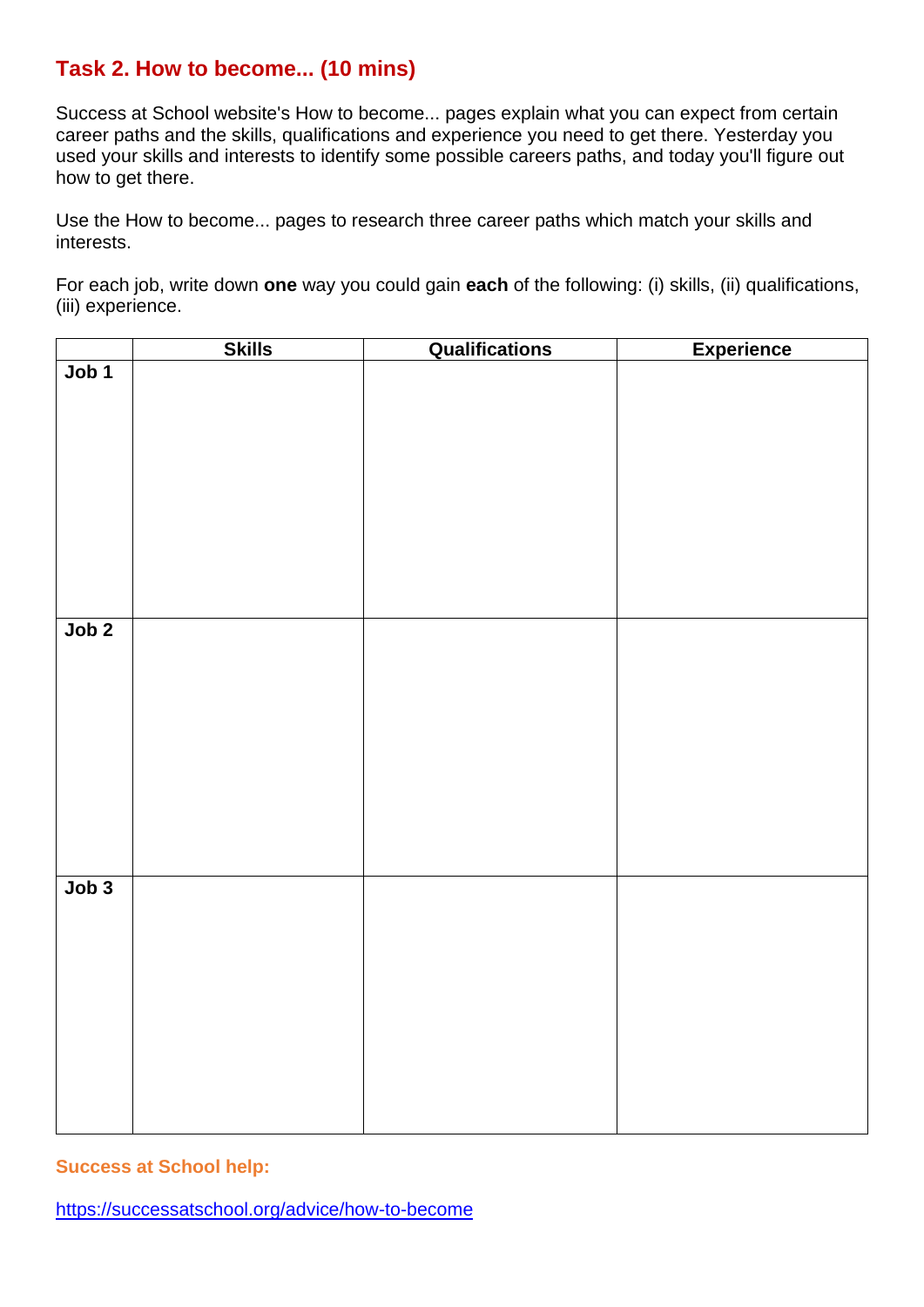# **Task 3. Apprenticeships vs university (10 mins)**

These days, it's often possible to qualify for a high-skilled job through an advanced, higher or degree apprenticeship. This means you can start training and gaining qualifications on-the-job straight from school without going to university. Your employer will pay for any qualifications you need.

1. Research the pros and cons of university **and** advanced, higher and degree apprenticeships.

|                                    | <b>Pros</b> | <b>Cons</b> |
|------------------------------------|-------------|-------------|
| <b>University</b>                  |             |             |
| <b>Advanced</b><br>apprenticeships |             |             |
| <b>Higher</b><br>apprenticeships   |             |             |
| <b>Degree</b><br>apprenticeships   |             |             |

2. For the **three** jobs you have chosen, use the internet to research (i) apprenticeship opportunities **and** (ii) relevant university courses.

|       | <b>Apprenticeship</b> | <b>University</b> |
|-------|-----------------------|-------------------|
| Job 1 |                       |                   |
|       |                       |                   |
|       |                       |                   |
|       |                       |                   |
| Job 2 |                       |                   |
|       |                       |                   |
|       |                       |                   |
|       |                       |                   |
| Job3  |                       |                   |
|       |                       |                   |
|       |                       |                   |
|       |                       |                   |

#### **Success at School help:**

<https://successatschool.org/advicedetails/604/advanced-apprenticeships> <https://successatschool.org/advicedetails/226/higher-level-apprenticeships> <https://successatschool.org/advicedetails/582/degree-apprenticeships> <https://successatschool.org/advicedetails/480/Should-I-Apply-for-an-Apprenticeship-or-University> <https://successatschool.org/advicedetails/926/pros-and-cons-of-university>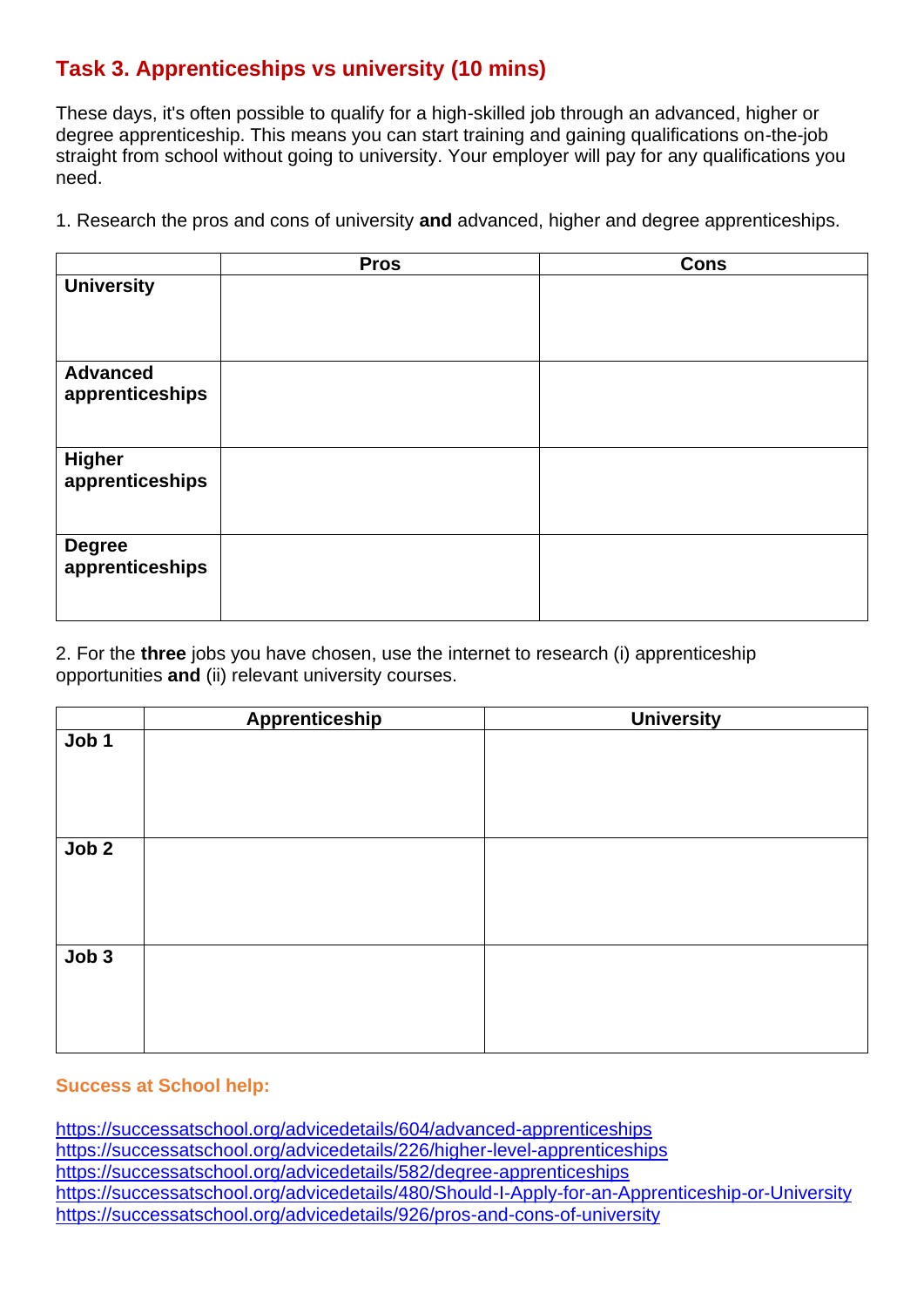## **Task 4. Work experience (10 mins)**

Employers says work experience is a huge advantage to candidates applying for jobs as they are on the look-out for those with the skills and experience - not just the qualifications and enthusiasm - to do the job.

For each of the three jobs you have highlighted, use our site and the internet to research different ways you can gain work experience: (i) through school/college **and** (ii) outside school, such as during the summer holiday.

|                  | In school/college | Outside school/college |
|------------------|-------------------|------------------------|
| Job <sub>1</sub> |                   |                        |
| Job 2            |                   |                        |
| Job 3            |                   |                        |

### **Success at School help:**

<https://successatschool.org/advicedetails/69/how-to-find-work-experience> <https://successatschool.org/advicedetails/506/Work-Experience-Ideas>